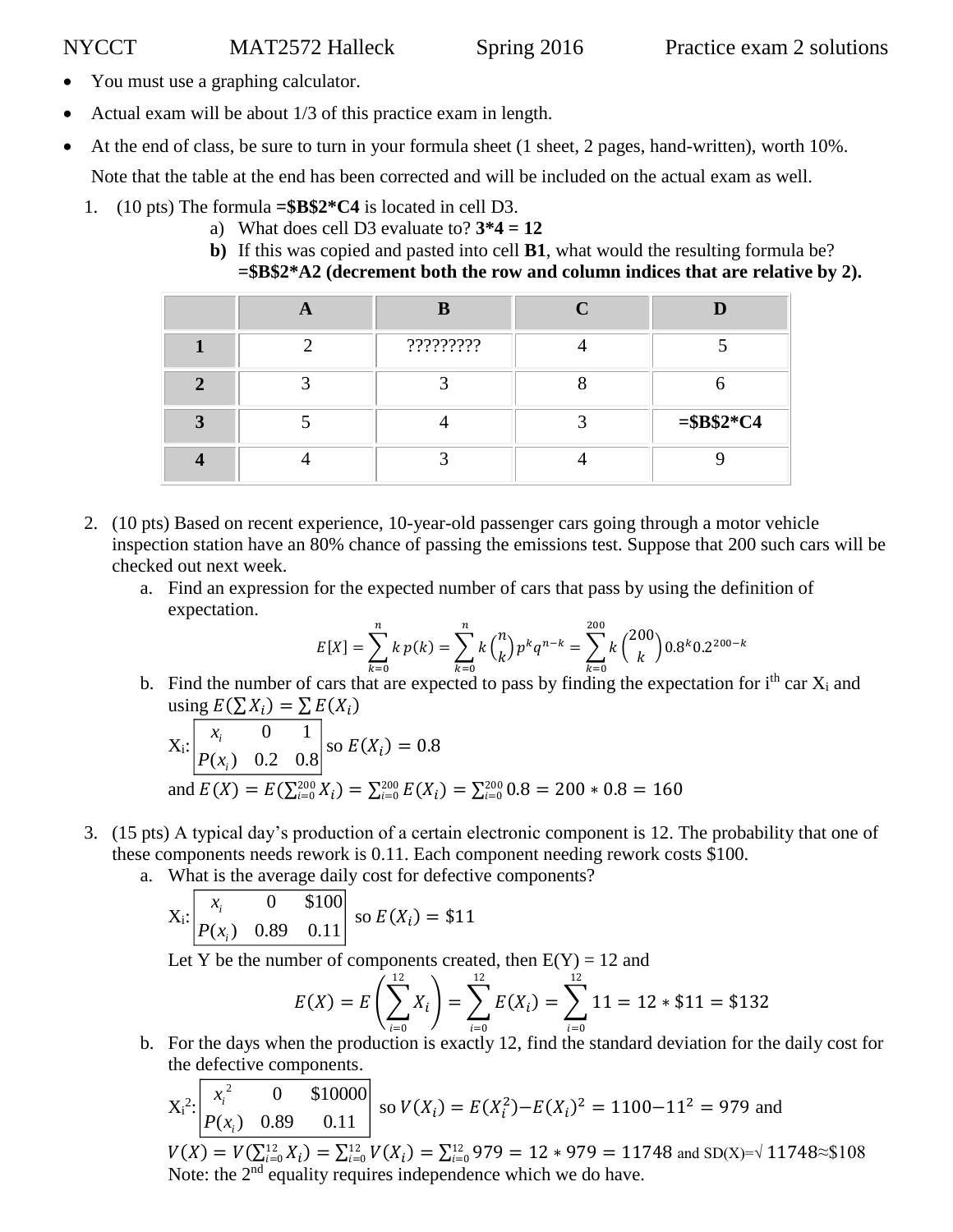Alt. soln: N=the number of defectives is binomial, hence  $V(N)=npq=12(.11)(.89) \approx 1.175$  and SD(N)≈√ 1.175  $\approx$  1.084 SD(X)=SD(\$100N)=|\$100| SD(N)≈\$100\*1.08=\$108

- 4. (35 pts) Let  $f_Y(y) = ay(4-y)$ ,  $0 \le y \le 3$ . NOTE: PDF has been changed!
	- a. Find  $a$  so that  $f_Y(y)$  is a PDF.

$$
\int_{0}^{3} f_{Y}(y) dy = \int_{0}^{3} ay(4-y) dy = a \left(2y^{2} - \frac{y^{3}}{3}\right)\Big|_{y=0}^{3} = a \left(18 - \frac{27}{3}\right) - (0 - 0) = 9a \text{ so } a = 1/9
$$

b. Graph f<sub>Y</sub> (y) from  $0 \le y \le 3$  (plot every 0.5).



c. Find and graph  $F_Y(y)$ , the corresponding CDF, from  $0 \le y \le 3$  (plot every 0.5).

$$
F_Y(y) = \int_0^y f_Y(t)dt = \frac{1}{9}\int_0^y t(4-t)dt = \frac{1}{9}\left(2t^2 - \frac{t^3}{3}\right)\Big|_{t=0}^y = \frac{1}{9}\left(2y^2 - \frac{y^3}{3}\right) = \frac{y^2}{27}(6-y)
$$

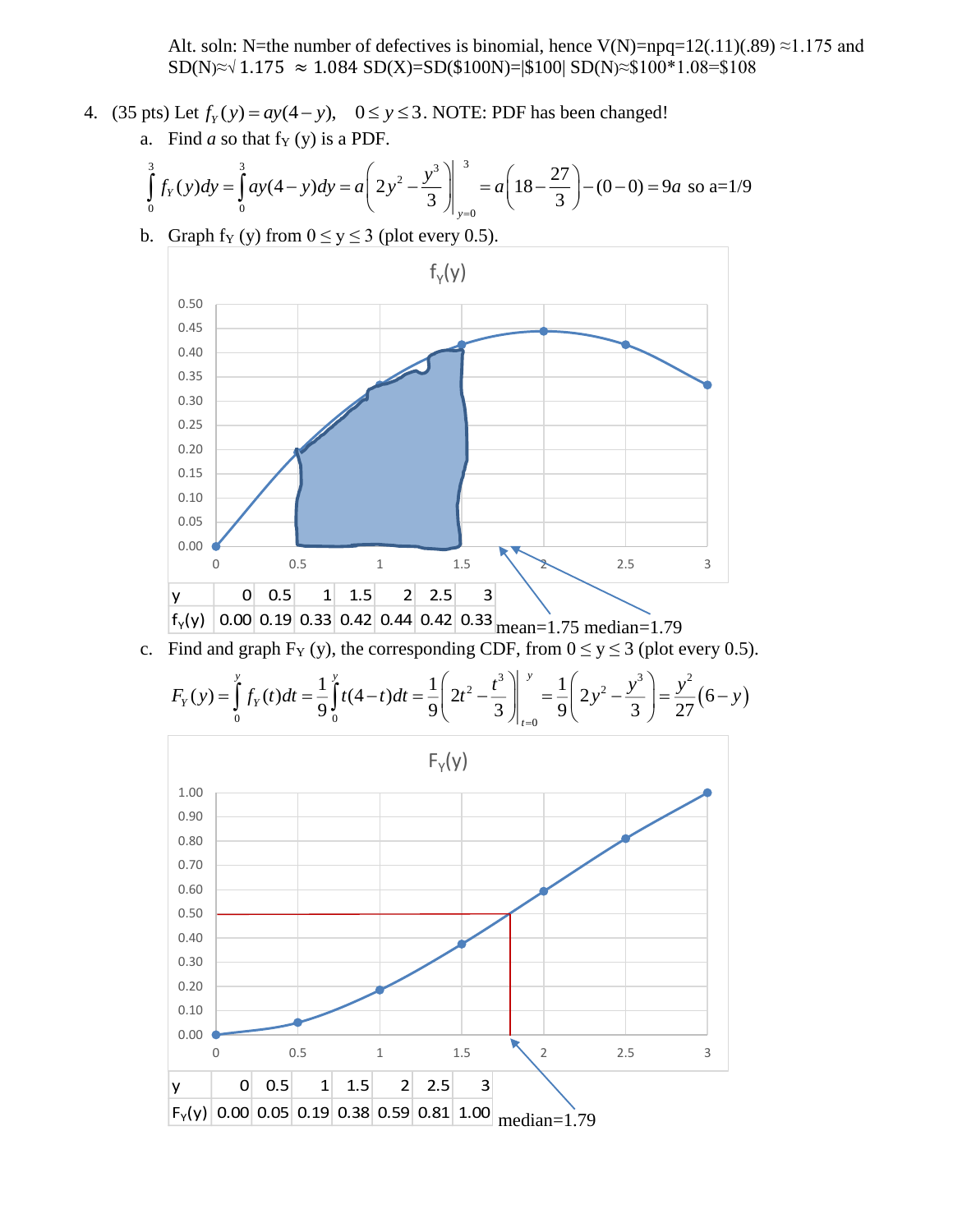d. Find  $P(|Y-1| < 0.5)$ . Graph the inequality on your plot from part b) and shade the area representing the probability.

$$
P(|Y-1|<0.5) = F_Y(1.5) - F_Y(0.5) = \frac{(1.5)^2}{27} (6-1.5) - \frac{(0.5)^2}{27} (6-0.5) \approx 0.32
$$

e. Find the expectation and label on your plot from part b)

$$
E(Y) = \int_{0}^{3} y f_{Y}(y) dy = \int_{0}^{3} y^{2} (4 - y) dy = \frac{1}{9} \left( \frac{4y^{3}}{3} - \frac{y^{4}}{4} \right) \Big|_{y=0}^{3} = \frac{1}{9} \left( \frac{4 \cdot 3^{3}}{3} - \frac{3^{4}}{4} \right) = \frac{1}{9} \left( \frac{36}{1} - \frac{81}{4} \right) = \frac{7}{4}
$$

f. Find the median and label on both graphs (the first with a vertical line and the second with a horizontal line and a vertical line).

To find the median, set  $F_Y(y)=1/2$  and solve for y:

2

 $(6-y)=1/2 \implies$  (use numeric equation or root finder on calculator) *y*



- g. Compare relative positions of the median and the expectation. Explain how comparison relates to any skewing. **The mean is to the left of the median, therefore the skewing is to the left.**
- **5.** (40 pts) Consider an experiment that consists of withdrawing a ball from the box, NOT replacing it, and withdrawing a second ball. There are 2 red and 4 green balls in the box.

a. What is the sample space of this experiment? Is this a random variable? Why or why not?  $\{rg, gr, gg\}$  No, outcomes are not numbers.

b. To get a random variable W, we count the number of red balls selected. Find the possible outcomes and express their probabilities as quotients of binomial coefficients.



c. Evaluate the binomial coefficients, leaving as fractions. Write W as a matrix with row 1 as the outcomes and row 2 the corresponding probabilities.

$$
\begin{array}{|rrr} x & 0 & 1 & 2 \\ \hline P(x) & \frac{1*6}{15} = \frac{6}{15} & \frac{2*4}{15} = \frac{8}{15} & \frac{1*1}{15} = \frac{1}{15} \\ \end{array}
$$

d. Use the 2 row matrix of c to find the expectation  $\mu = E(W)$ .

Expectation is dot product of the 2 rows above thought of as vectors:  $0*6/15+1*8/15+2*1/15=10/15=2/3$ e. Find the 2 row matrix for W<sup>2</sup> and use it find  $\mu_2 = E(W^2)$ .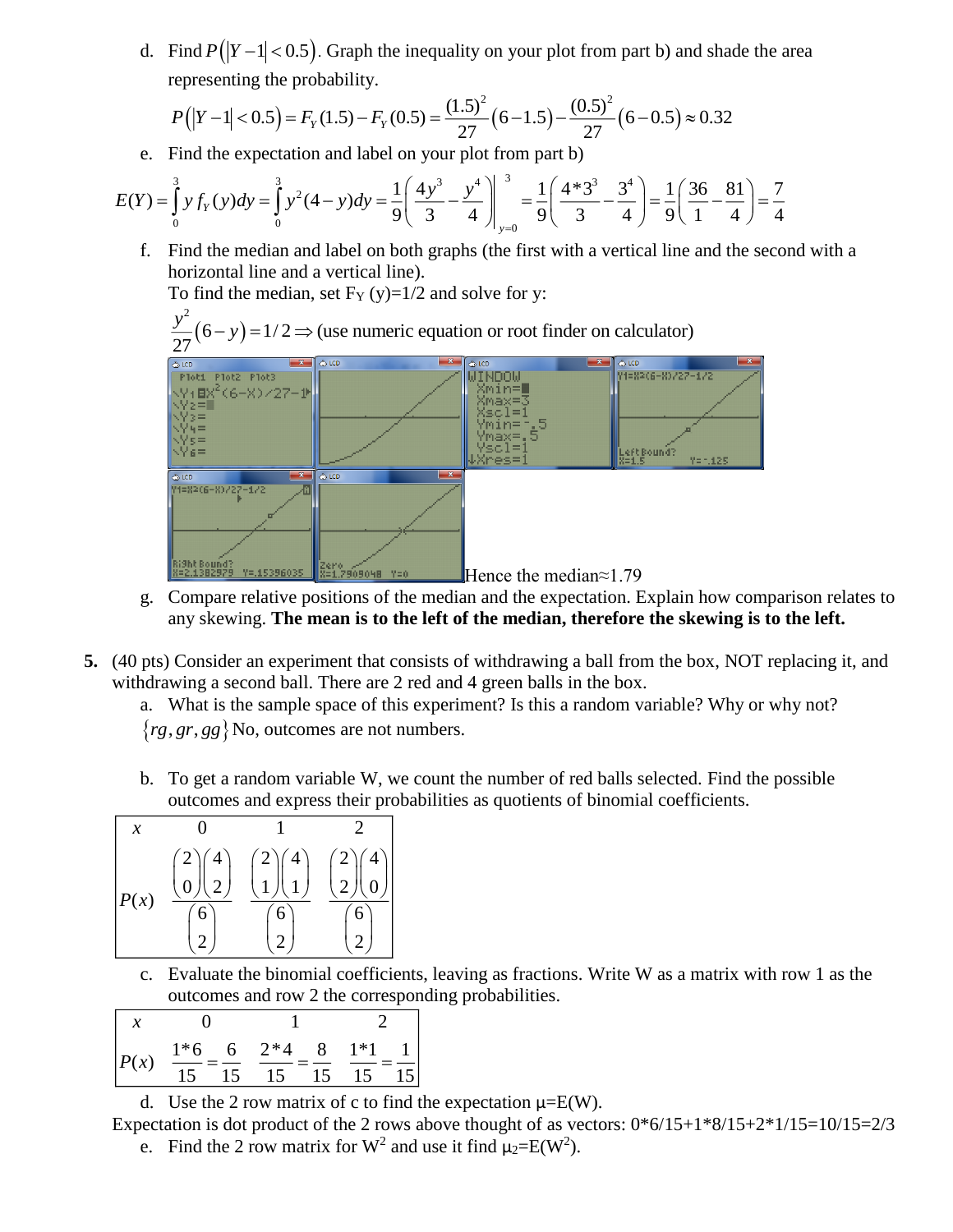$$
\begin{array}{|c|c|c|c|c|}\n\hline\nx^2 & 0 & 1 & 4 \\
\hline\nP(x) & 6 & 8 & 1 \\
\hline\n15 & 15 & 15 & 15\n\end{array}\n\mu_2 = E(W^2) = 8/15 + 4/15 = 12/15 = 4/5
$$

- f. Use the results from d and e to find V(W).  $V(W) = \mu_2 \mu^2 = 4/5 (2/3)^2 = 36/45 20/45 = 16/45$
- g. If X is an RV indicating whether the first ball is red or not (1, 0 respectively) and Y is whether the second ball is red or not  $(1, 0$  respectively). Find  $E(X)$  and  $E(Y)$  and show that their sum corresponds to your answer in d.

| $X$ : | $\mathcal{X}$ | $\overline{0}$ | $\mathbf{1}$ | & Y: | $\mathcal{Y}$ |  | S |
|-------|---------------|----------------|--------------|------|---------------|--|---|
|       | P(x)          |                |              |      | (v)           |  |   |
|       |               |                |              |      |               |  |   |

so  $E(X)=E(Y)=1/3$  and so  $E(X+Y)=E(X)+E(Y)=1/3+1/3=2/3$ 

- h. Find  $V(X)$  and  $V(Y)$  for X and Y described in f. and show that their sum DOES NOT correspond to your answer in d. Why not? Try to reason why it is more or less.  $V(X)=V(Y)=E(X^2)-E(X)^2=1/3-(1/3)^2=(3-1)/9=2/9$ However, note that  $16/45=V(X+Y)\neq V(X)+V(Y) = 2/9 + 2/9 = 4/9 = 20/45$ X and Y are dependent so  $V(X+Y)=V(X)+V(Y)$  does not hold. Basically, the variability in the result gets reduced because of the dependence.
- 6. (25 pts) Two chips are drawn at random and without replacement from an urn that contains five chips, numbered 1 through 5. If the sum of the chips drawn is even, the random variable  $X = 5$ ; if the sum of the chips drawn is odd,  $X = -3$ .
	- a. Use a 5 x 5 grid with the diagonal filled in to find the possible sums of the chips. Circle those



$$
\begin{array}{|c|c|}\n x & -3 & 5 \\
\hline\n P(x) & \frac{12}{20} = \frac{3}{5} & \frac{8}{20} = \frac{2}{5}\n\end{array}
$$

b. Using the definition, find the moment-generating function for X.

$$
M_X(t) = E[e^{tX}] = \sum_k P(X = k) * e^{kt} = \frac{3}{5}e^{-3t} + \frac{2}{5}e^{-5t} = \frac{3e^{-3t} + 2e^{5t}}{5}
$$

c. Write X as a linear function of a Bernoulli distribution.

If B: 
$$
\begin{bmatrix} b & 0 & 1 \ P(b) & \frac{3}{5} & \frac{2}{5} \end{bmatrix}
$$
, then  $X = (5 - -3)B - 3 = 8B - 3$ 

d. Use the table to find the MGF of this Bernoulli distribution.

$$
M_B(t) = q + pe^t = \frac{3}{5} + \frac{2}{5}e^t
$$

e. Use your results from b and c and a theorem to find the MGF of X.

Thm 3.12.3 a. Let W be a RV with MGF M<sub>W</sub>(t). Let V = aW +b. Then  $M_V(t)=e^{bt}M_W(at)$ 

So W=B, V=X, a=8, b=-3: 
$$
M_X(t) = e^{-3t}M_B(8t) = e^{-3t}(\frac{3}{5} + \frac{2}{5}e^{8t}) = \frac{3}{5}e^{-3t} + \frac{2}{5}e^{5t}
$$

- 7. (25 pts) Let Y be a uniform random variable defined over the interval (0, 2).
	- a. Find a formula for the  $r<sup>th</sup>$  moment of Y about the origin.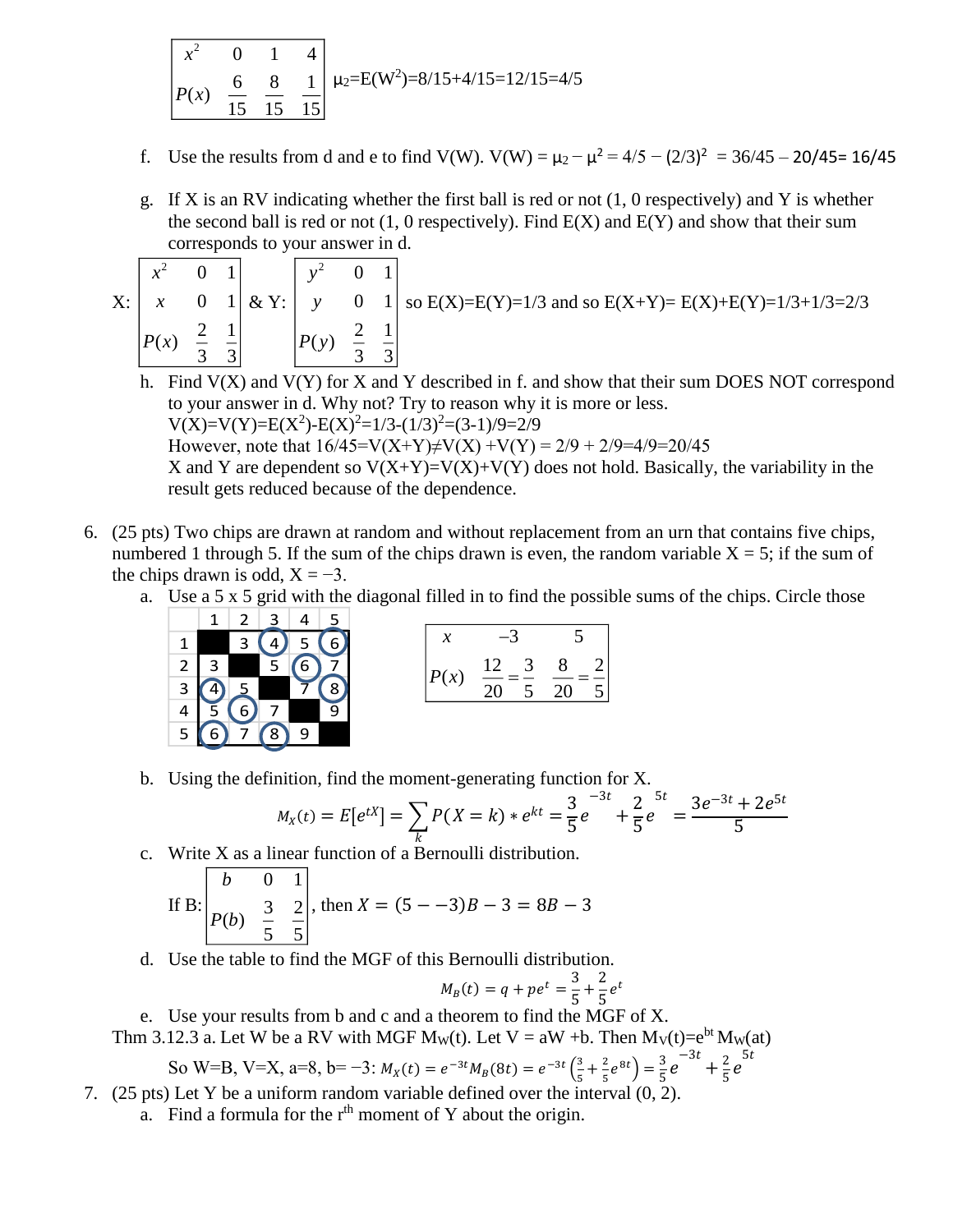$$
\mu_r = E(y^r) = \frac{1}{2} \int_0^2 y^r dt = \frac{1}{2} \left( \frac{y^{r+1}}{r+1} \right) \Big|_{y=0}^2 = \frac{2^r}{r+1}
$$

b. Use the formula of a. to find the first 4 moments.

|  |  | 6/5 |
|--|--|-----|

c. Use b. and binomial expansion to find  $\sigma^2 = E[(Y - \mu)^2]$ .

 $\sigma^2 = E[(Y - \mu)^2] = \mu_2 - 2 \mu \mu + \mu^2 = 4/3 - 2 \cdot 1 + 1 = 1/3$ d. Use b. and binomial expansion to find  $E[(Y - \mu)^4]$ . E[(Y −μ)<sup>4</sup>]= μ<sub>4</sub> – 4μ<sub>3</sub> μ + 6μ<sub>2</sub> μ<sup>2</sup>− 4 μ μ<sup>3</sup>+ μ<sup>4</sup>=16/5−4\*2\*1+6\*4/3\*1−4\*1\*1+ 1=19/5=0.2 e. Use c. and d. to find the Kurtosis  $\gamma_2$ .  $\gamma_2 = E[(Y - \mu)^4]/\sigma^4 - 3 = 0.2/(1/9) - 3 = 1.8 - 3 = -1.2$ 

- 8. (20 pts) For the exponential pdf  $f_y(y) = 2e^{-2y}$ ,  $0 < y \le \infty$ 
	- a. Find the moment generating function  $M_Y(t)$  using the definition.

$$
M_Y(t) = E[e^{tY}] = 2 \int_0^\infty e^{yt} e^{-2y} dy = 2 \int_0^\infty e^{y(t-2)} dy = \frac{2}{t-2} e^{y(t-2)} \bigg|_y = 0 = \frac{2}{2-t};
$$
 provided that  $t < 2$ 

- b. Use  $M_Y(t)$  to find the first moment  $\mu$ . M'<sub>Y</sub>(t)=2(2-t)<sup>-2</sup> so  $\mu$ = M'<sub>Y</sub>(0)=2/4=1/2
- c. Use  $M_Y(t)$  to find the second moment  $\mu_2$  and the variance  $\sigma^2$ . M"<sub>Y</sub>(t)=4(2-t)<sup>-3</sup> so  $\mu_2$ = M"<sub>Y</sub>(0)=4/8=1/2 and  $\sigma^2 = \mu_2 - \mu^2 = \frac{1}{2} - \frac{1}{4} = \frac{1}{4}$
- d. Use  $M_Y(t)$  to find the third moment  $\mu_3$  and the skewing  $\gamma_1$ .  $M^{(3)}(t) = 12(2-t)^{-4}$  so  $\mu_3 = M^{(3)}(0) = 12/16 = 3/4$  $E[(Y - \mu)^3] = \mu_3 - 3\mu_2 \mu + 3\mu \mu^2 - \mu^3 = 3/4 - 3 \cdot 1/2 \cdot 1/2 + 3 \cdot 1/2 \cdot 1/4 - 1/8 = 1/4$  $\gamma_1 = E[(Y - \mu)^3]/\sigma^3 = 1/4/(1/2)^3 = 2$
- 9. (15 pts) Given the MGF  $M_Y(t) = (0.3 + 0.7e^t)^{10}$ :
	- a. Use the table to identify the distribution.  $B(10,7)$  (binomial n=10 and p=0.7)
	- b. Use  $M_Y(t)$  to find the first moment  $\mu$ .

 $M_Y$ '(t) = 7e'  $(0.3 + 0.7e^t)^9$  so  $\mu$ = M<sub>Y</sub>'(0)=7

c. Use  $M_Y(t)$  to find the second moment  $\mu_2$  and the variance  $\sigma^2$ .

$$
M_Y''(t) = 7e^t \left( .3 + .7e^t \right)^9 + 7 * 6.3e^{2t} \left( .3 + .7e^t \right)^8 \text{ so } \mu_2 = M_Y''(0) = 7(7.3) = 51.1
$$

and  $\sigma^2 = \mu_2 - \mu^2 = 51.1 - 49 = 2.1$  (which of course is the same answer as from the npq formula)

- 10. (10 pts) Given the MGF  $M_Y(t) = (1 0.4t)^{-5}$ ?
	- a. Use the table to identify the distribution.

This matches the MGF for the gamma function:  $(1 - t\lambda^{-1})^{-r}$ ,  $\lambda^{-1} = 0.4 = \frac{2}{5}$  $rac{2}{5}$  or  $\lambda = \frac{5}{2}$  $\frac{3}{2}$  = 2.5. r = 5

b. Use  $M_Y(t)$  to find the third moment  $\mu_3$ .

 $M^{(3)}(t) = 5*6*7*0.4^3 (1-t)^{-8}$  so  $\mu_3 = M^{(3)}(0) = 5*6*7*2^3/5^3 = 16*3*7/5^2 = 13.44$ 

- 11. (40 pts) Use Theorem 3.12.3 and the table to determine which of the following statements is true. If the statement is not true, then use the table to identify the distribution.
	- a. The sum of two independent exponential random variables with the same parameter  $\lambda$  has an exponential distribution.

Theorem 3.12.3 b. stated for sum of  $2$  RV's  $X+Y$  is Given  $M_X(t)$  and  $M_Y(t)$  then  $M_{X+Y}(t) = M_X(t) * M_Y(t)$  $(1 - t\lambda^{-1})^{-1} * (1 - t\lambda^{-1})^{-1} = (1 - t\lambda^{-1})^{-2}$